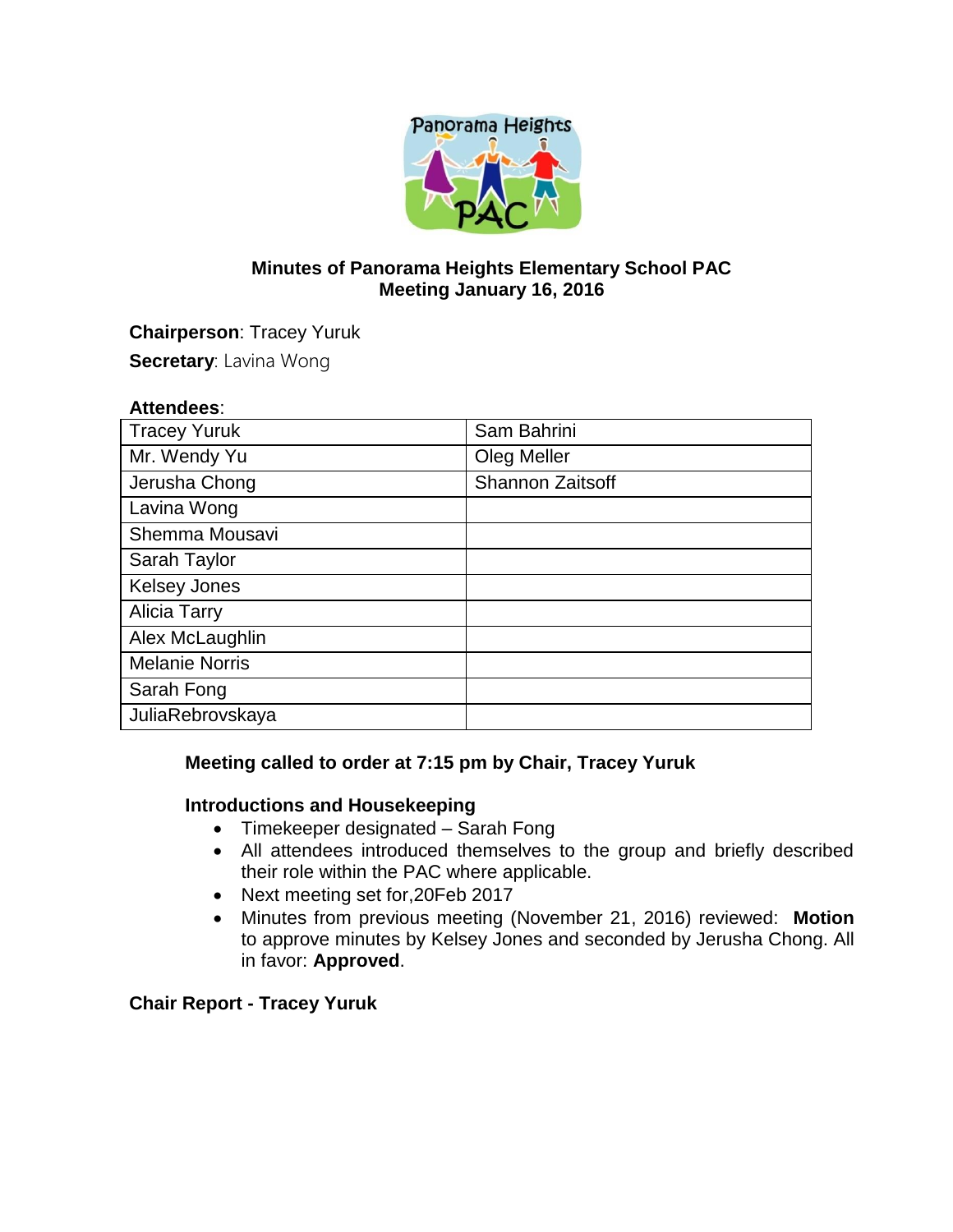Chair welcomed everyone wishing them a Happy New Year. She spoke of December being a busy month with Christmas Concert, Class parties etc. As such the PAC meeting for December was cancelled. For the same reason Hot Lunch in December was also skipped.

## **School Report** – **Principal Wendy Yu**

- Christmas Concert was fabulous. Ms. Yu shared the attendance number of students for the evening performance. The numbers were lower than previous years. For some of the absences, teachers were informed in advance. However, for the rest, they were no shows. It was thought that a lot more parents and students are committed to outside events orthat absences were due to the weather or sickness.The lack of attendance for the evening show makes it challenging. The students that were present, were also quite tired from the evening concert. Ms. Yu suggested for the next school concert, two shows should take place during the day. This may be the solution for lack of attendance. The staff suggested that Ms. Yu put it forward to parents in September to consider and firm up a commitment from them.
- Ms. Yu also wanted to keep PAC informed of few issues at the school which needed to be addressed. First, with the abundance of snow, kids have been tobogganing. Ms. Yu advises this is allowed IF students have a helmet on for safety. Secondly, wheelie shoes are being worn at school and this poses a safety and liability issue for the students and school. It was decided, with PAC's support, that wheelie shoes not be permitted to be worn at school. Thirdly, Pokémon cards are not allowed at school at this time, as use of these can create unfair situations for some of the younger kids.
- Gym Sense coming to Panorama on January 31<sup>st</sup>. There seems to be some misunderstanding where parents may think it is optional. And some parents may feel it is unsafe. Ms. Yu explained it is part of gym class for students and it is expected that all students will participate and no student will be denied the ability to participate if they require financial support.
- Traffic: A few points on traffic:
	- o Ms. Yu visited Summit Middle School recently and noticed the traffic and safety signs they have on site. These were purchased from ATF Traffic. The company was contacted and a representative attended Panorama and scanned the area and the company has provided recommendations. There will be some consideration to purchase some of the signs.
	- o A request from the teachers as a reminder to parents not to park in the upper lot by the portables. The gates have been left open due to snow but otherwise they shall be closed.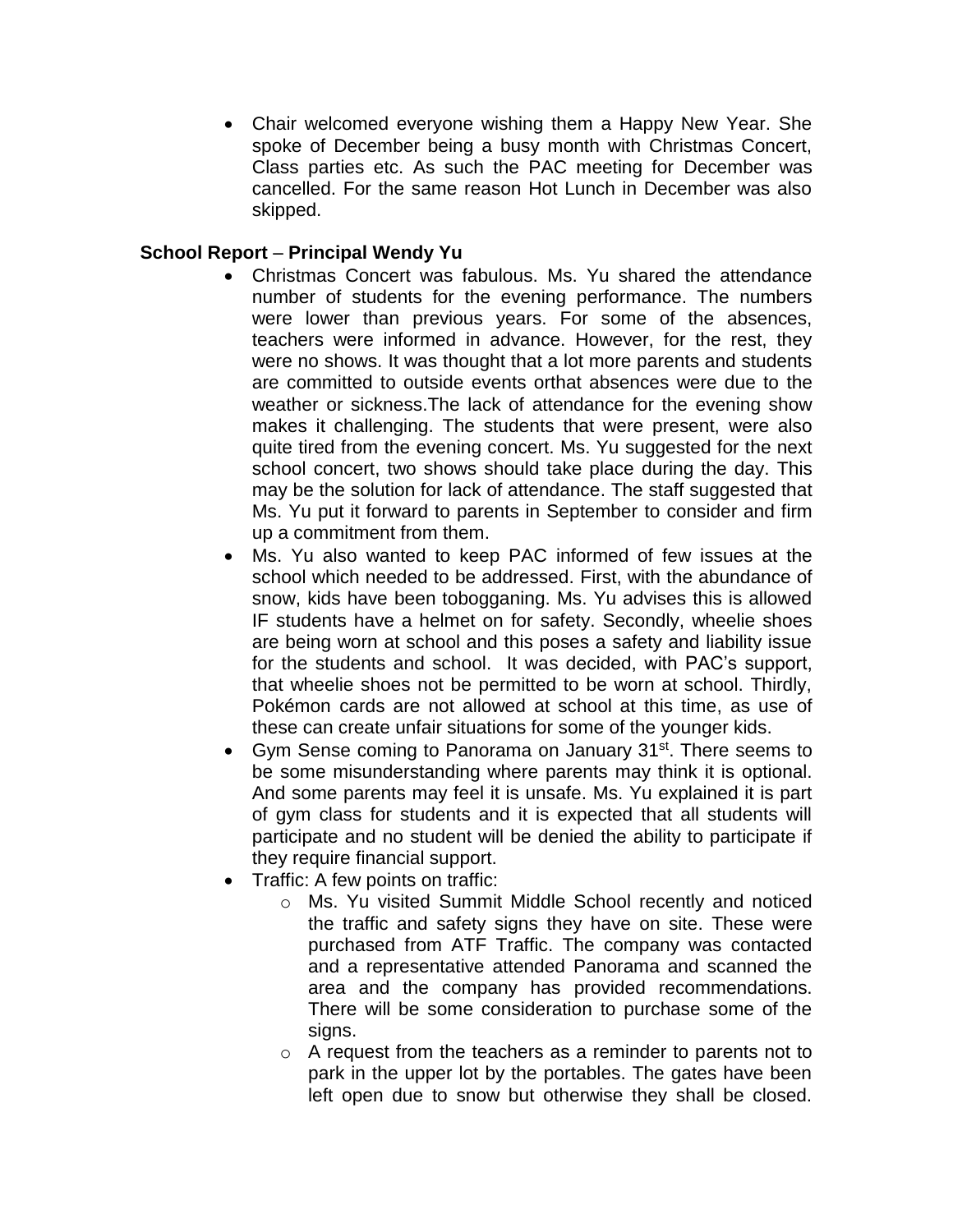Teachers have expressed difficulty exiting the lot for meetings.

- Foundation Skills Assessment (FSA) have started for Grade 4 students. Parents have been given, through the school website, the option to opt out. There is a form that needs to be signed by parents who wish for their child to opt out of this test. Ms. Yu informed the PAC that the test would be administered by the Head Teacher and herself. Ms. Yu advised that Panorama does not teach to it. The purpose of this test is to rank schools. Students are tested on reading comprehension, numeracy, problem solving questions. There is a written component as well. The purpose is to provide a snapshot of how well students in BC are doing and is used to rank schools.
- The Leadership students i.e. grade 5 students shall be making morning announcements. Three students came this morning to make the announcements. They did very well. This helps build their confidence in public speaking.
- The Book Fair is coming up on February 9 and February 10. This is for English books. Mrs. Howard needs the assistance from parent volunteers for the Scholastic Book Fair. Volunteer help is needed in the area of assisting with the set up, take down of the book fair, cashier work and manning various stations in the library and providing assistance to the students. Parents who are available to help, to please email [showard@sd43.bc.ca.](mailto:showard@sd43.bc.ca)
- The school district is no longer in deficit. As a result 46 positions have been created for SD43. With that, Panorama gets 0.6 of a position. Ms. Yu informed the PAC that a teacher has been hired who will be working three days a week. His name is Jordyn Stevens. Jordyn starts on January 30<sup>th</sup>.
- A few reminders that January 30 is Pro D Day. There will be Early Dismissal on February 9 for Student Led Conferences that day.

## **New Business:**

- PAC Chair Tracey Yuruk advised that She, Sarah Taylor, Leah McGeachie, Melda Okucu and Alicia Tarry are to meet in February to review and put forward some changes to the bylaws. On completion of this process, the next step would be to review the proposedamendments in a formal PAC meeting. Sarah Taylor advised bylaws also stipulate that the proposed changes be sent out to rest of the PAC two weeks prior to being reviewed at a PAC general meeting. Tracey shall be sending out this information once the proposed changes are compiled.
- Tracey Yuruk also advised that the school is looking for volunteers to assist Ms. Denise Tung with the Yearbook. Ms. Tung is the teacher in charge of the Yearbook. Sanjay Mehrotra, parent, at a previous PAC meeting had offered to assist. Hopefully, he will be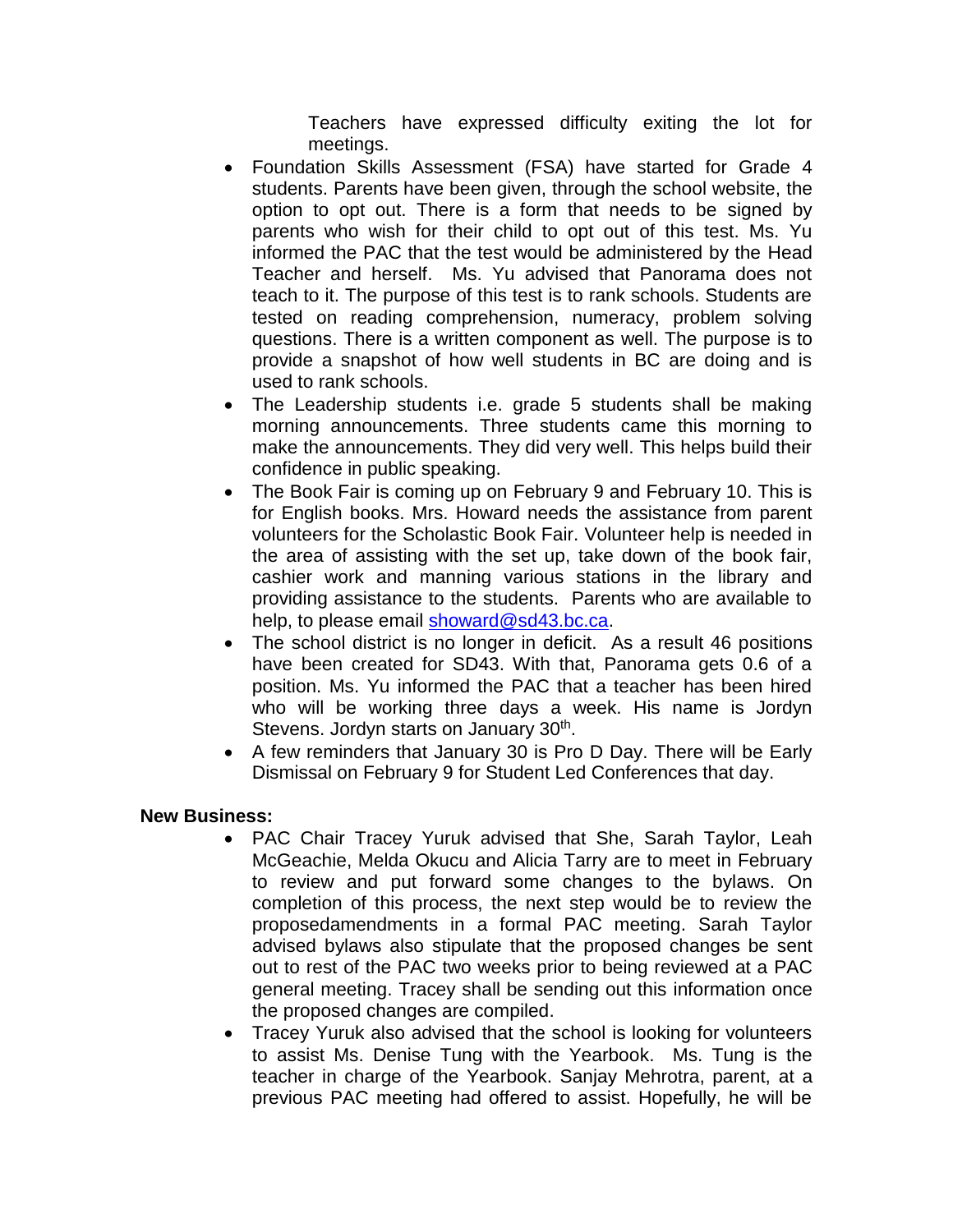able to provide the needed assistance.

- PAC Chair is looking to the PAC to agree on using only the wellknown, reputable vendors/suppliers for the events such as Hot Lunch, Spring Fair and Movie Nights. The recommendation is to purchase only from an identified list of stores such as Costco, Save On Foods, Walmart etc. going forward. Companies such as these are preferable for returns policies, food safety regulations, end-toend traceability and liability reduction reasons. All in favor of this.
- Purdy's Chocolate sales: Tracey Yuruk stated that the sale of Purdy's chocolates was profitable. This year's profit was \$1007.61.
- Teachers Appreciation Lunch: Tracey also advised that the lunch date had to be changed due to conflicting events. Hoops for Hopes takes place at the same time. Melanie Norris will go over the dates with Ms. Yu.
- Oleg Meller, a parent at the school, attended this PAC meeting with an insightful recommendation of how to manage drop off at the school. He provided a You Tube clip of a larger school successfully executing drop off. This method depends ona lot more volunteer resources from the school than what is available at this time as well as working as a team to make a difference.

## **Old Business:**

- New tablets were purchased.
- Tracey Yuruk Panorama's  $25<sup>th</sup>$  Anniversary date has changed from Marchto April 18<sup>th</sup>. A meeting is planned for Thursday, January 19<sup>th</sup>. Kelsey Jones and Tracey Yuruk shall be in attendance. Teachers have some ideas. Class representatives will be asked to kindly provide cupcakes for their class. Tracey and other PAC members have offered to make cupcakes for classes without class representatives.

## **Treasurer's Report**

 PAC Treasurer Melda Okucu was unable to attend this meeting. Melda provided the Financial Reports to be used for the meeting. However, the reports required further clarification from the Treasurer and at this time were not printed for everyone at the meeting. Tracey Yuruk will email an update when available. PAC Treasurer shall be able to speak to the financials at the next PAC meeting.

## **Committee Reports**

 **DPAC**: Sarah Taylor – Attended a DPAC meeting at the end of November.The next meeting will take place at the Winslow gymnasium on February 22. The topic that will be presented is "What do the Trustees do? Trustees are assigned to the schools. Sarah would like to invite a trustee to our PAC meeting. Judy Shirra, Trustee who presented at the November meeting "Directions 2020". The goal is to provide a clear vision of SD43. On January 26, SD43 is putting on a large scale meeting on the new curriculum. Trustees will be present along with members of the Aboriginal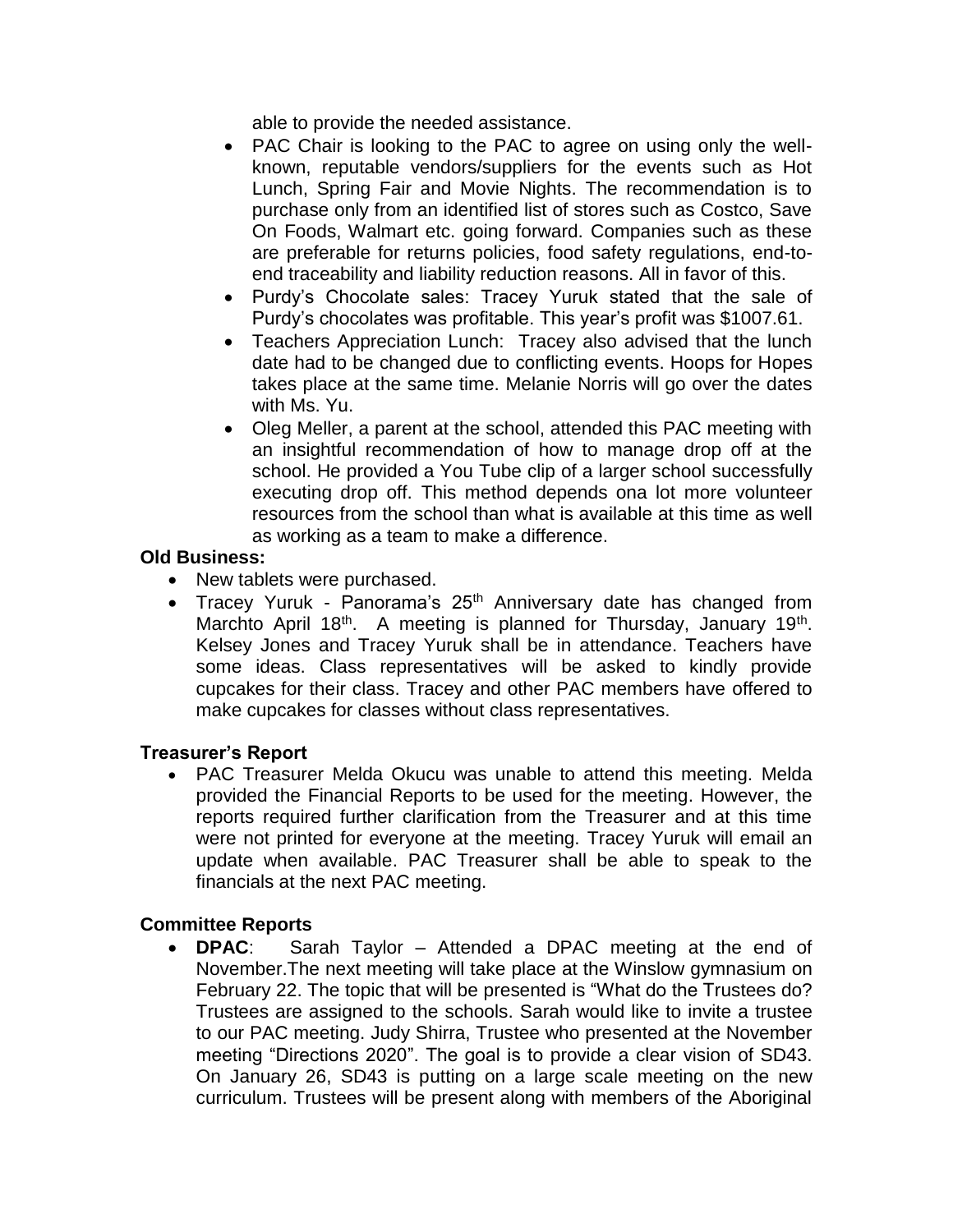community.There has also been a change up on the committee. There is a new Chair and Vice Chairperson. DPAC also has an opening for a secretary. Fresh Grade was presented at DPAC. This is a fairly new program which has picked up momentum in the past three years. This is an interactive tool for parents, teachers and students to communicate, get clarity on homework and for teachers to add to the students' portfolio. This is being used for some elementary and middle school. The communication is in real time. It is noteworthy that not all schools have wireless capability. About 1/3 of the schools in the district have this. Panorama is one of the schools with the capability. However, Panorama has not yet implemented this. Ms. Yu indicated there is an interest but no one has taken the leap to take the lead on this. This is also fairly new to the teachers. It may come with a learning curve for both teachers and parent. Ms. Yu advised she will bring it up at the next Pro D Day meeting.

- **SPC**: none
- **SEP**: Melanie Norris Chess Club shall be starting in February. Floor hockey went well. Thank you to all the parents' involvement in clubs to make this a success.
- **Fundraising**: Sheema Mousavi There is interest in organizing another round of sales of Krispy Kreme donuts. However, a date has not been set.
- **Treat Day:** Kelsey Jones Opened up another signup for Treat Day. There were 44 submissions. There may have been a misunderstanding as some parents reordered and hence there were duplicates. Kelsey will be following up on this. Honey glazed donuts were profitable last year and the kids loved them. However, this created a bit of a mess for the teachers. Kelsey asked if the PAC would agree on these donuts again this year but they would be handed out at the end of the day. All in favor.
- **Movie Night:** PAC Chair Tracey spoke on behalf of Leah McGeachie. The date for the next movie night is February 17. She is looking for movie suggestions. Sarah Taylor asked if it is possible to provide movies with subtitles in a language of some of the attending parents. This is in the spirit of fostering community movie nights. So one night the subtitles would be in Korean, and another in Mandarin, and so forth. These would be kid's movies with subtitles. Tracey advised that there is a list of movies which the school has license to display and certain subtitles may not be available. Movie Night coordinator will look into.
- **Hot Lunch:** Next lunch is on January 27 and pizza will be offered.
- **Clothing drive**: Sheema Mousavi Next pickup is on February 7. Drop off is from February 3 to February 6. Bedsheets and blankets, linens and shoes will be accepted. However, toys and household items are not.
- **Parent Education:**
	- o Sarah Fong Parent at Panorama suggested to invite a RCMP officer to speak to the students about drug awareness, asit is good to start the talk to Grade 4/5 students. Proposal agreed by Ms Yu. Sarah shall be contacting the RCMP to find out available times and shall provide an update.